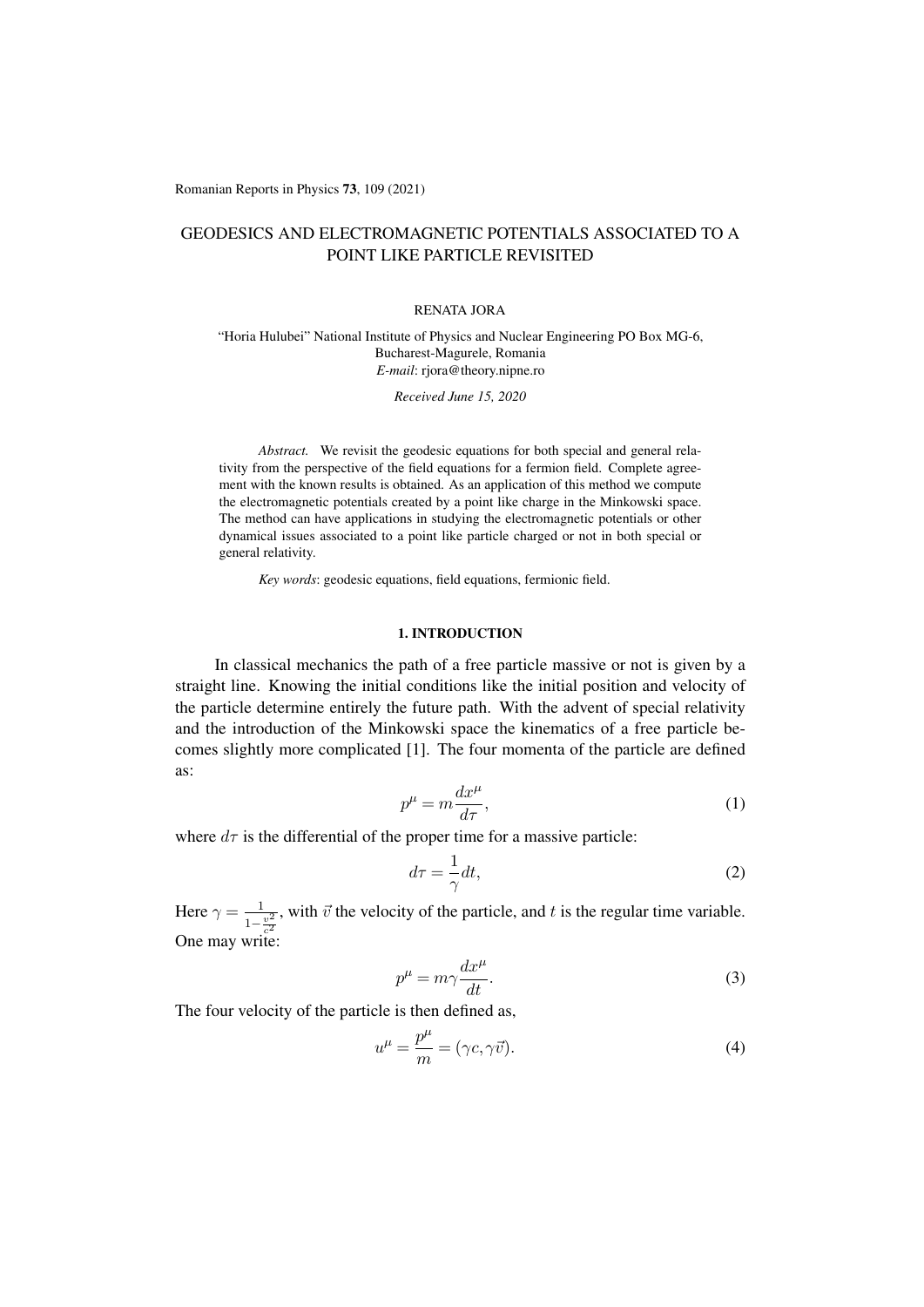One can introduce alternatively a four velocity as,

$$
v^{\mu} = (c, \vec{v}),\tag{5}
$$

which in natural units becomes:

$$
v^{\mu} = (1, \frac{\vec{v}}{c}).\tag{6}
$$

In general relativity where the space time is curved and the principle of equivalence works there are additional assumptions that one might need in order to determine the motion of the free particle [1, 7].

In general relativity one may extract the equation of the geodesic from the equivalence principle [2],

$$
\frac{d^2x^{\mu}}{dt^2} = -\Gamma^{\mu}_{\alpha\beta}\frac{dx^{\alpha}}{dt}\frac{dx^{\beta}}{dt} + \Gamma^0_{\alpha\beta}\frac{dx^{\alpha}}{dt}\frac{dx^{\beta}}{dt}\frac{dx^{\mu}}{dt}.
$$
\n(7)

The geodesic equation may be derived also from the action [3, 4]:

$$
S = \int d^4x ds,\tag{8}
$$

by introducing the line element,

$$
ds = \sqrt{-g_{\mu\nu}dx^{\mu}dx^{\nu}}.
$$
\n(9)

with the result:

$$
\frac{d^2x^{\mu}}{ds^2} = -\Gamma^{\mu}_{\alpha\beta}\frac{dx^{\alpha}}{ds}\frac{dx^{\beta}}{ds}.
$$
\n(10)

In this short note we shall determine the geodesic equation for a point like particle from the field equation of the particle in the Minkowski or general relativity space-time. We thus aim to fill a gap in the conceptual framework that relates the dynamics and kinematics of a particle. Such an approach may be fruitful in determining not only the electromagnetic potentials created by a point like charge but also other problems connected with the kinematics or dynamics of a point like object.

In section II we derive the geodesic equation in the Minkowski space which is trivial. Section III contains a similar calculation in general relativity. In section IV we determine in our approach the electromagnetic potentials associated to a point like charge in the Minkowski space. Section V is dedicated to the conclusions.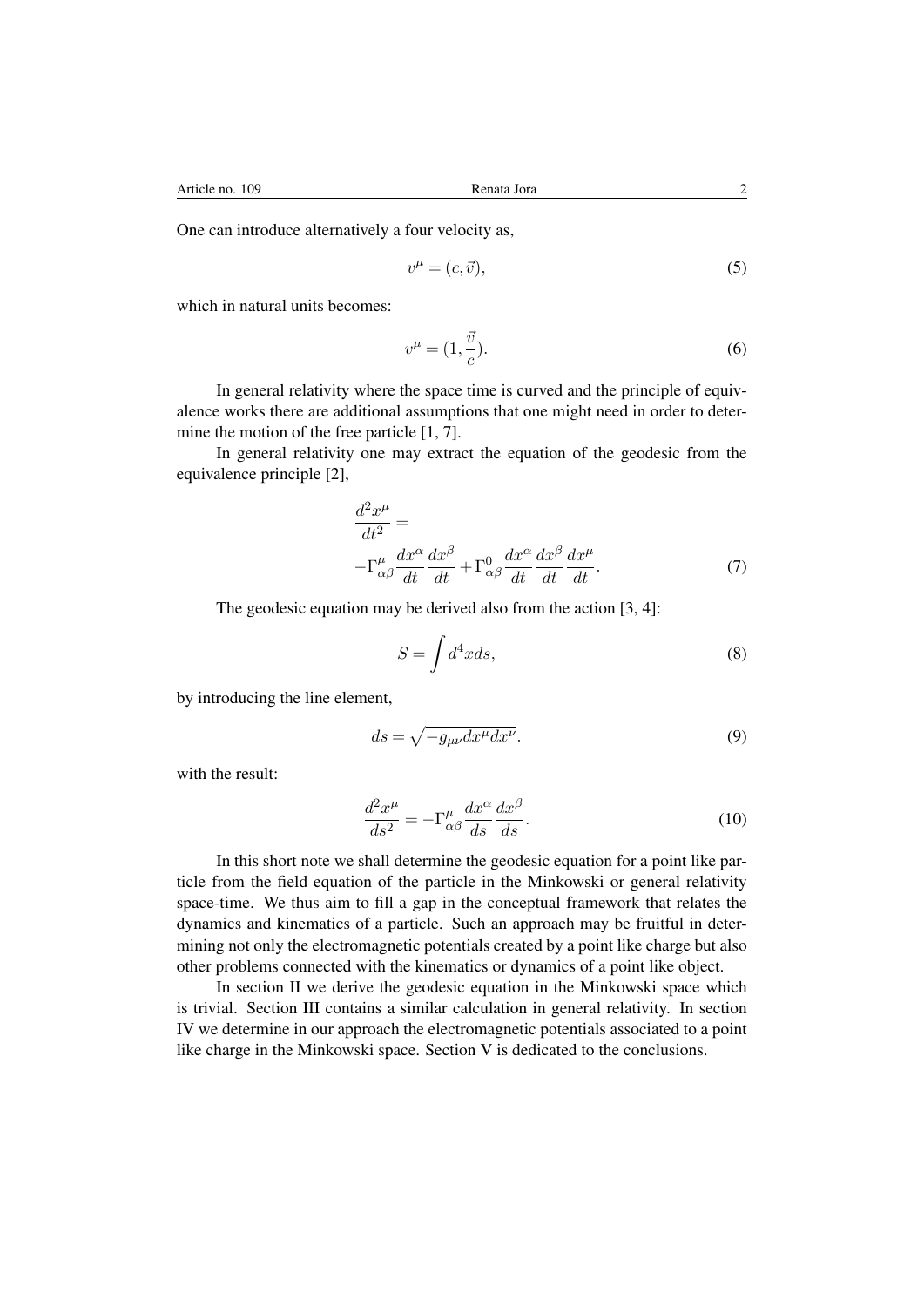# 2. GEODESIC IN SPECIAL RELATIVITY

We shall start with the action of a massive fermion in the Minkowski space (this can be easily generalized to a massless fermion):

$$
S = \int d^4x \left[ i\bar{\Psi}\gamma^\mu \partial_\mu \Psi + m\bar{\Psi}\Psi \right]. \tag{11}
$$

We constrain the fermion  $\Psi$  to move on a path  $y(y^0, x^0)$ . This modifies the action as follows:

$$
S = \int d^4x \left[ \left[ \frac{1}{2} i \bar{\Psi} \gamma^\mu \partial_\mu [\delta(x-y)\Psi] + h.c. \right] + m \bar{\Psi} \delta(x-y)\Psi \right].
$$
\n(12)

The fermions may be considered of mass dimension zero or a multiplicative constant may be applied in front of the action to restore the correct dimensionality.

We rewrite the action in the Fourier space:

$$
\frac{1}{2} \int d^4x \int \frac{d^4q}{(2\pi)^4} \int \frac{d^4p}{(2\pi)^4} \int \frac{d^4r}{(2\pi)^4} \times
$$
  
\n
$$
\exp[i(q-p)x] \exp[-i(x-y)r] \times
$$
  
\n
$$
\bar{\Psi}(q)i\gamma^{\mu} \left[ -ir_{\mu} + i\frac{\partial y^{\rho}}{\partial x^{\mu}}r_{\rho} - 2ip_{\mu} \right] \Psi(p).
$$
\n(13)

We consider the equation of motion for  $\Psi(p)$  in the Fourier space and reinforce  $\gamma^{\mu}p_{\mu} - m = 0$  to get:

$$
\int d^4x \int \frac{d^4p}{(2\pi)^4} \frac{d^4r}{(2\pi)^4} \times
$$
  
\n
$$
\exp[i(q-p)x] \exp[-i(x-y)r] \times
$$
  
\n
$$
\gamma^{\mu} \left[ (r_{\mu}) - \frac{\partial y^{\rho}}{\partial x^{\mu}} (r_{\rho}) \right] \Psi(p) = 0.
$$
\n(14)

Since the last equation should be independent on  $q<sub>\mu</sub>$  and this term appears in  $r<sub>\mu</sub>$  (this can be seen by applying retrospectively the delta function with a Jacobian factor) one can set the corresponding coefficient to zero which further yields:

$$
\delta(x-y)\gamma^{\mu}\left[-q_{\mu}+\frac{\partial y^{\rho}}{\partial x^{\mu}}q_{\rho}\right]=0.
$$
 (15)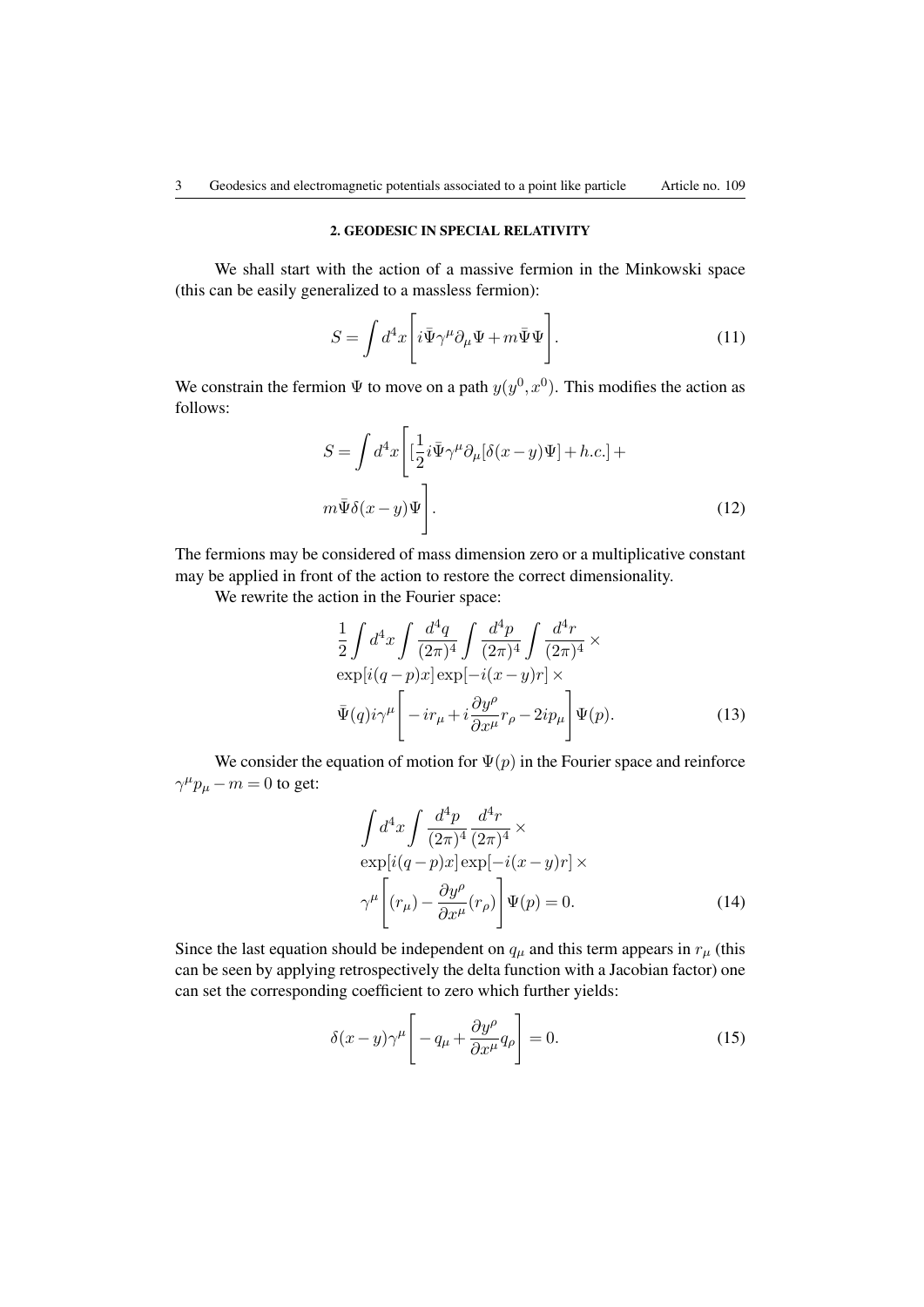We multiply by  $\gamma_{\sigma} p^{\sigma}$  and take the trace taking to get:

$$
\delta(x - y) \left[ -p^{\sigma} q_{\sigma} + \frac{\partial y^{\rho}}{\partial x^{\sigma}} q_{\rho} p^{\sigma} \right] = 0. \tag{16}
$$

We take into account the fact that  $y^{\rho}$  depends only on  $x^0$  thus setting  $\sigma = 0$ :

$$
\delta(x-y)\left[-p^{\rho}q_{\rho} + \frac{\partial y^{\rho}}{\partial x^{0}}p^{0}q_{\rho}\right] = 0.
$$
\n(17)

By applying the delta function to Eq. (17) and using the fact that the equation should be independent of  $q^{\rho}$  one obtains:

$$
\frac{\partial y^{\rho}}{\partial y^{0}} = \frac{p^{\rho}}{p^{0}}.
$$
\n(18)

Note the complete agreement between Eq. (18) and Eq. (6).

From Eq. (18) one can deduce the path of the free particle in terms of the parameter  $y^0$ :

$$
y^{\rho} = \frac{p^{\rho}}{p^0} y^0 + d,\tag{19}
$$

where *d* is a constant depending on the initial position. Note that usually one considers  $\frac{dy^{\rho}}{ds}$  where *ds* is the proper time, which shows that our formulation differs form the usual four velocity definition through a factor  $\gamma = \frac{1}{\sqrt{1-\epsilon}}$  $1 - \frac{v^2}{c^2}$ .

## 3. GEODESIC IN GENERAL RELATIVITY

The next step is to consider the fermion action in general relativity:

$$
S = \int d^4x \sqrt{-g} \left[ \bar{\Psi} i \gamma^{\mu} (\partial_{\mu} - \frac{i}{4} \omega_{\mu}^{ab} \sigma_{ab}) \Psi \right].
$$
 (20)

Here  $\omega_{\mu}^{ab}$  is the spin connection. We rewrite the action for a fermion constrained to move on path  $y^{\rho}(y^0, x^0)$ :

$$
S = \int d^4x \sqrt{-g} \frac{1}{2} \left[ \bar{\Psi}(x) i \gamma^{\mu} \partial_{\mu} \left( \frac{1}{\sqrt{-g}} \delta(x - y) \Psi(x) \right) - \bar{\Psi}(x) \frac{i}{4} \omega_{\mu}^{ab} \sigma_{ab} \Psi(x) \frac{1}{\sqrt{-g}} \delta(x - y) + h.c. \right].
$$
 (21)

We consider that the equation of motion for  $\Psi(x)$  is fulfilled according to:

$$
i\gamma^{\mu}(\partial_{\mu} - \frac{i}{4}\omega_{\mu}^{ab}\sigma_{ab})\Psi(x) = 0.
$$
 (22)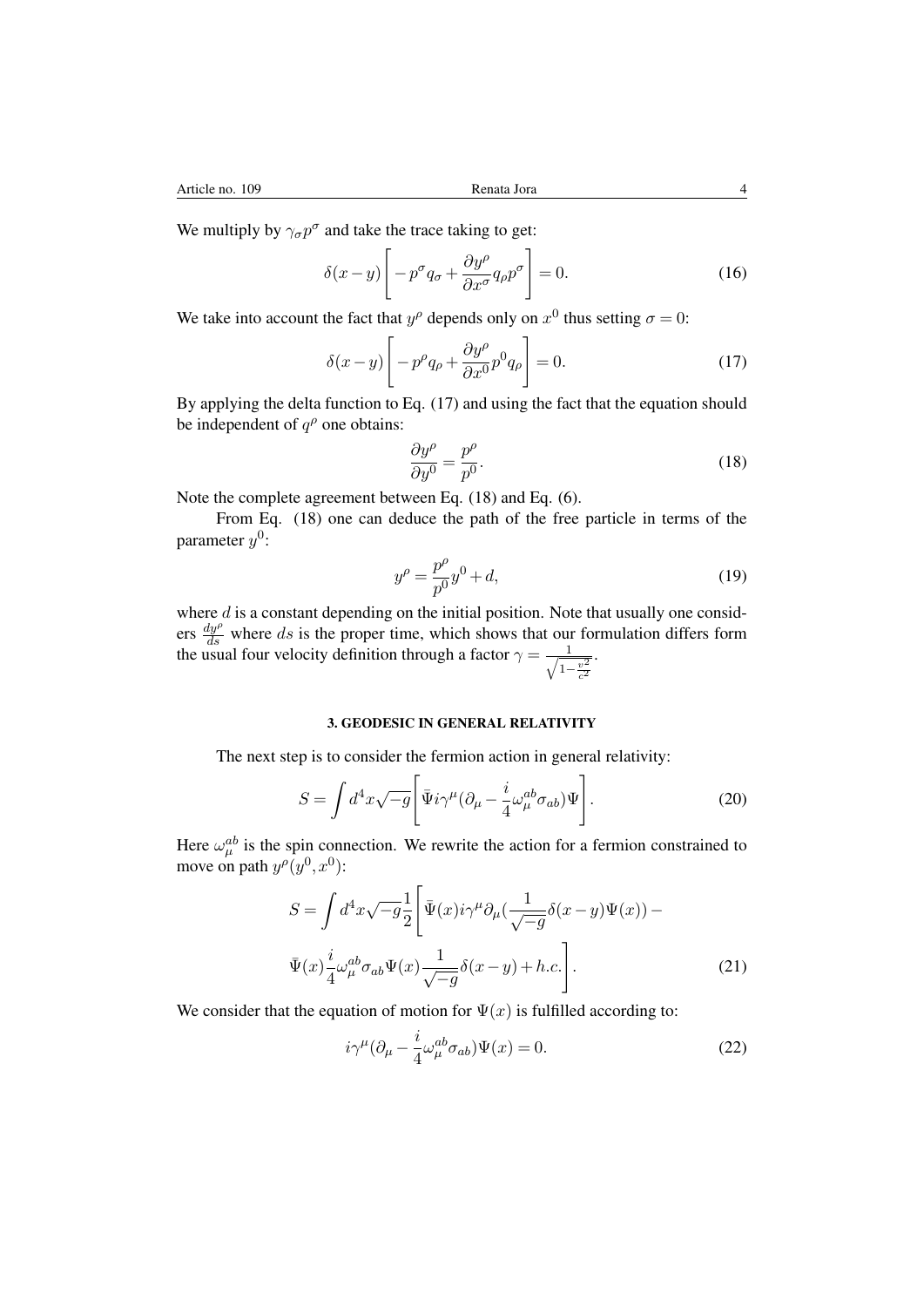We apply the equation of motion for  $\Psi$  to Eq. (21) and implement Eq. (22) to obtain:

$$
\gamma^{\mu} \partial_{\mu} \left( \frac{1}{\sqrt{-g}} \delta(x - y) \right) \Psi(x) = 0. \tag{23}
$$

This further leads to the operator equation:

$$
\gamma^{\mu} \partial_{\mu} \left( \frac{1}{\sqrt{-g}} \delta(x - y) \right) = 0. \tag{24}
$$

We multiply by  $\gamma_\beta$  and take the trace which yields:

$$
\partial_{\beta}(\frac{1}{\sqrt{-g}}\delta(x-y)) = 0. \tag{25}
$$

We use the relation:

$$
\partial_{\beta} \frac{1}{\sqrt{-g}} = -\Gamma^{\alpha}_{\beta\alpha},\tag{26}
$$

to further write Eq. (24) as,

$$
\partial_{\beta}\delta(x-y)) = \Gamma^{\alpha}_{\beta\alpha}(x)\delta(x-y). \tag{27}
$$

We regard  $y^{\rho}$  as a new set of coordinates related to  $x^{\rho}$  through a singular transformation. Since  $\Gamma^{\alpha}_{\beta\alpha}$  is a derivative of a scalar in the coordinate x it should transform as a tensor according to:

$$
\Gamma^{\alpha}_{\beta\alpha}(x) = \frac{\partial x^{\alpha}}{\partial y^{m}} \frac{\partial y^{n}}{\partial x^{\beta}} \frac{\partial y^{p}}{\partial x^{\alpha}} \Gamma^{m}_{np}(y). \tag{28}
$$

We multiply Eq. (40) by  $\frac{\partial y^{\mu}}{\partial y^0}$  and introduce the result in Eq. (28) to obtain:

$$
\delta(x-y)\left[-\frac{\partial^2 y^{\mu}}{\partial x^{\beta} \partial y^0}\right] =
$$

$$
\delta(x-y)\left[\frac{\partial y^{\mu}}{\partial y^0}\frac{\partial x^{\alpha}}{\partial y^m}\frac{\partial y^n}{\partial x^{\beta}}\frac{\partial y^p}{\partial x^{\alpha}}\Gamma^m_{np}(y)\right].
$$
 (29)

Next we acknowledge that the coordinates  $y^{\mu}$  depend only on  $y^0$  and  $x^0$ . Then one may write:

$$
dy^{\mu} = \frac{\partial y^{\mu}}{\partial y^{0}} dy^{0} + \frac{\partial y^{\mu}}{\partial x^{0}} dx^{0},
$$
\n(30)

Eq. (30) further leads to:

$$
\frac{dy^{\mu}}{dy^{m}} = \delta_{\mu m} = \frac{\partial y^{\mu}}{\partial y^{0}} \frac{dy^{0}}{dy^{m}} + \frac{\partial y^{\mu}}{\partial x^{0}} \frac{\partial x^{0}}{\partial y^{m}}
$$

$$
\delta_{\mu m} = \frac{\partial y^{\mu}}{\partial y^{0}} \delta_{0m} + \frac{\partial y^{\mu}}{\partial x^{0}} \frac{\partial x^{0}}{\partial y^{m}},
$$
(31)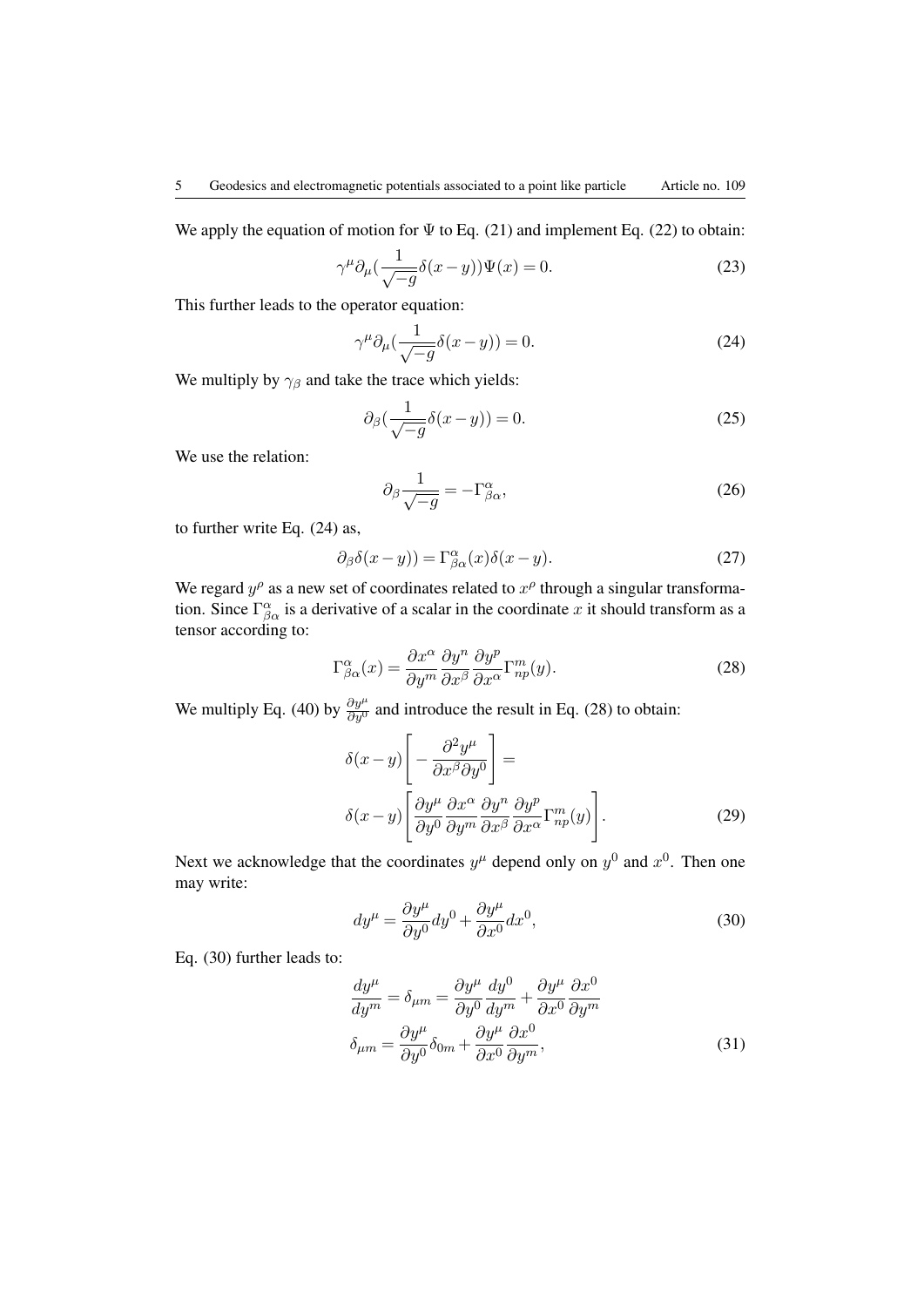or furthermore to,

$$
\frac{\partial y^{\mu}}{\partial x^{0}} \frac{\partial x^{0}}{\partial y^{m}} = \delta_{\mu m} - \frac{\partial y^{\mu}}{\partial y^{0}} \delta_{0m}.
$$
 (32)

Noticing that in Eq. (29)  $\frac{\partial x^{\alpha}}{\partial y^m} = \frac{\partial x^0}{\partial y^m} \delta_{\alpha 0}$  (since only  $x^0$  depends on  $y^m$ ) and using the result in Eq.  $(32)$  we obtain:

$$
\delta(x-y)\left[-\frac{\partial^2 y^{\mu}}{\partial x^0 \partial y^0}\right] =
$$
  

$$
\delta(x-y)\left[\frac{\partial y^n}{\partial x^0}\frac{\partial y^p}{\partial x^0}\Gamma^{\mu}_{np}(y) - \frac{\partial y^{\mu}}{\partial y^0}\frac{\partial y^n}{\partial x^0}\frac{\partial y^p}{\partial x^0}\Gamma^0_{np}(y)\right].
$$
 (33)

We then apply the delta function to Eq.  $(44)$  to determine:

$$
\frac{\partial^2 y^{\mu}}{\partial y^0 \partial y^0} = \frac{\partial y^{\mu}}{\partial y^0} \frac{\partial y^p}{\partial y^0} \Gamma^0_{np} - \frac{\partial y^n}{\partial y^0} \frac{\partial y^p}{\partial y^0} \Gamma^{\mu}_{np}.
$$
\n(34)

Equation (34) is identical to the geodesic equation in terms of the time variable written in Eq. (7).

## 4. ELECTROMAGNETIC POTENTIAL OF A POINT LIKE CHARGE

We write the electromagnetic Lagrangian with a charged fermion in our approach as:

$$
\mathcal{L} = -\frac{1}{4} F^{\mu\nu} F_{\mu\nu} + \frac{1}{2} i \bar{\Psi} \gamma^{\nu} \Psi \partial_{\nu} \frac{1}{M^4} \delta(a(x - y)) +
$$
  
\n
$$
i \bar{\Psi} \gamma^{\nu} D_{\nu} \Psi \frac{1}{M^4} \delta(a(x - y)) - m \bar{\Psi} \Psi \frac{1}{M^4} \delta(a(x - y)).
$$
\n(35)

The constant *M* is considered small and it is put to establish the correct dimensionality and has the following role in the representation of the delta function (Note that although we work in the Minkowski space the delta function is considered in the Euclidean variables for the hermicity of the action):

$$
\delta(x-y) = \int \frac{d^4q}{(2\pi)^4} \exp[iq(x-y)],\tag{36}
$$

with,

$$
\int \frac{d^4q}{(2\pi)^4} = M^4.
$$
\n(37)

The constant *a* is introduced for later convenience.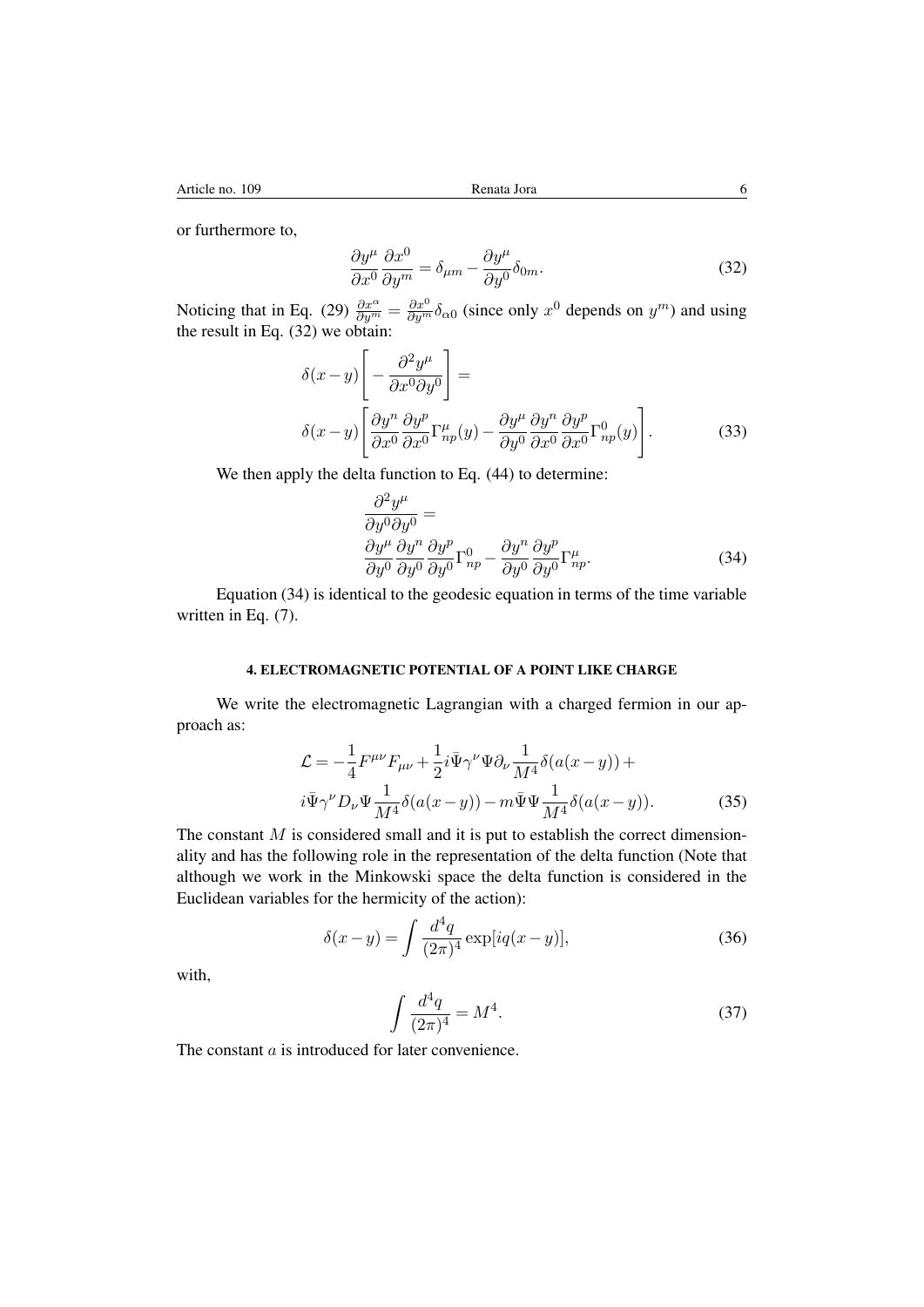We are interested in determining the electromagnetic potentials created by an on shell fermion. For that we imposed the equation of motion in first order for the gauge field and on shell in all orders for the fermion field:

$$
\partial_{\mu}\partial^{\mu}A^{\nu}(x) = e\bar{\Psi}(x)\gamma^{\nu}\Psi(x)
$$
  
\n
$$
[i\gamma^{\mu}\partial_{\mu} - m]\Psi(x)\delta(x - y) = 0
$$
\n(38)

We rewrite the part of the Lagrangian left (the next order) after the equations of motion in Eq. (38) are applied:

$$
\mathcal{L}_1 = \frac{1}{2} i \bar{\Psi} \gamma^\nu \Psi \partial_\nu \frac{1}{M^4} \delta(a(x - y)) +
$$
  

$$
-e \bar{\Psi} \gamma^\nu A_\nu \Psi \left[ \frac{1}{M^4} \delta(a(x - y)) - 1 \right].
$$
 (39)

We expand the delta function in Eq. (39) to obtain:

$$
\left[\int \frac{d^4q}{(2\pi)^4} \frac{1}{2} i \bar{\Psi} \gamma^\nu \Psi[iq_\nu [1 + ia(x - y)q + ...] \right] +
$$
  

$$
\left[\int \frac{d^4q}{(2\pi)^4} - e \bar{\Psi} \gamma^\nu A_\nu \Psi[iqa(x - y) - a^2(q(x - y))^2 + ...] \right] = 0.
$$
 (40)

It is then clear that in the first order:

$$
A_{\nu}(x) = \left[ -i \frac{1}{ea} \frac{q_{\nu}}{q(x-y)} \right]_{e}.
$$
 (41)

Here in the right hand side the variables are euclidean. Therefore in the Minkowski space one has:

$$
A_{\nu}(x) = -\frac{1}{ea} \frac{q_{\nu}}{q(x - y)}.
$$
\n(42)

The next step is to evaluate the constant *a*. For that we introduce the result in Eq. (42) in first line of Eq. (38):

$$
\partial^{\mu}\partial_{\mu}\left[-\frac{1}{ea}\frac{q_{\nu}}{(x-y)^{2}}\right] = e\bar{\Psi}\gamma_{\nu}\Psi.
$$
 (43)

Next we will show that the left hand side of Eq. (43) really represents the current associated to a point like charge for an appropriate choice of *a* and *q*. For that we need to show that:

$$
\partial^{\mu}\partial_{\mu}\left[-\frac{1}{ea}\frac{q_{\nu}}{q(x-y)}\right] = e \int_{-T}^{T} d\tau \frac{dy_{\nu}}{d\tau} \delta(x-y). \tag{44}
$$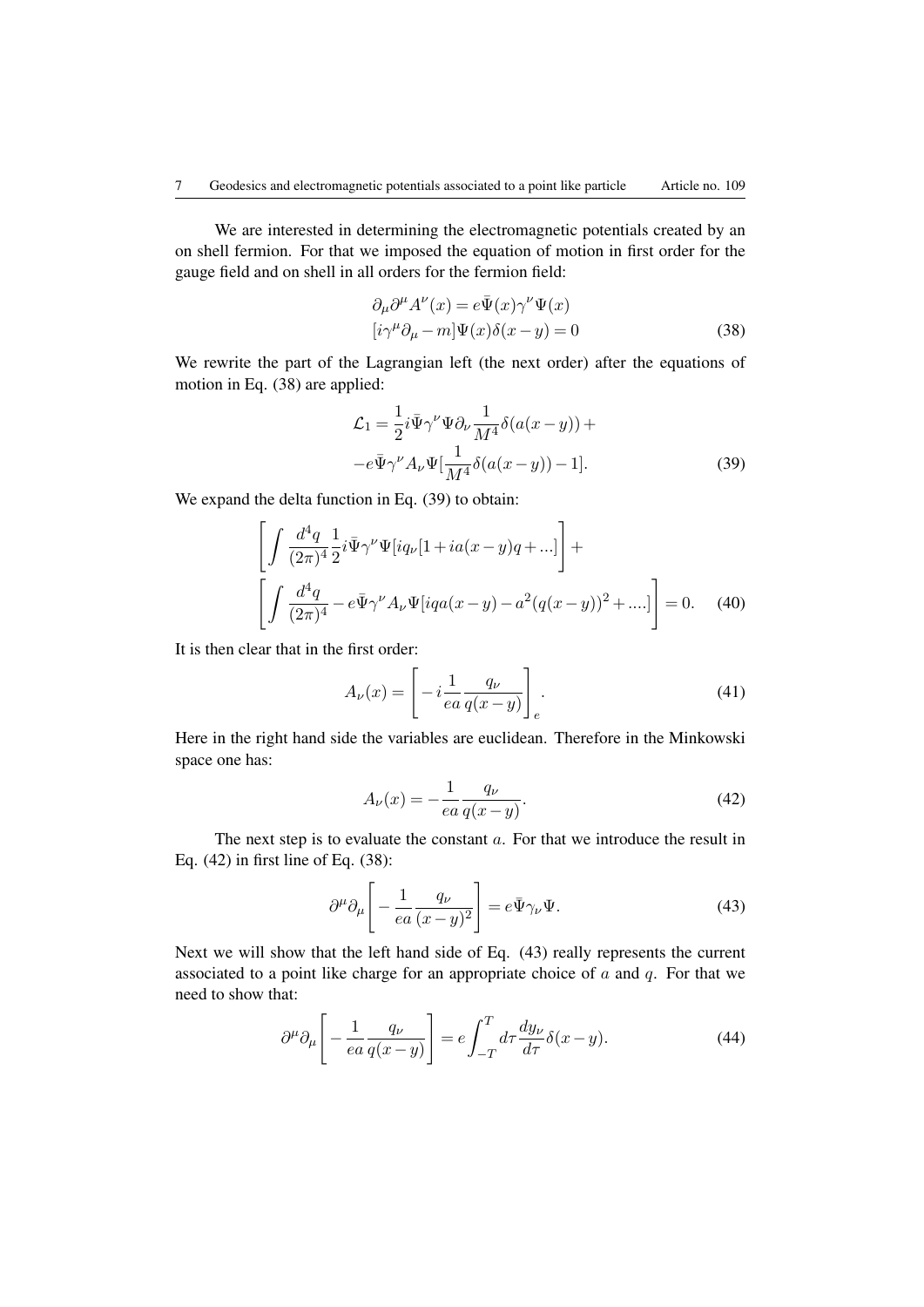This is equivalent to:

$$
\frac{d}{d\tau}\partial^{\mu}\partial_{\mu}\left[-\frac{1}{ea}\frac{q_{\nu}}{q(x-y)}\right] = e\frac{dy_{\nu}}{d\tau}\delta(x-y),\tag{45}
$$

and furthermore to:

$$
\partial^{\mu}\partial_{\mu}\left[-\frac{1}{ea}\frac{q_{\nu}}{(q(x-y)^{2})}\right]q^{\rho}\frac{dy_{\rho}}{d\tau} = e\frac{dy_{\nu}}{d\tau}\delta(x-y). \tag{46}
$$

We immediately obtain that in order for Eq. (46) to make sense  $q^{\nu}$  must be the momentum of the charge. Since  $\frac{dy^{\nu}}{d\tau} = \frac{q^{\nu}}{m}$  one can further write:

$$
\partial^{\mu}\partial_{\mu}\left[-\frac{1}{ea}\frac{1}{(q(x-y)^{2})}q^{2}\right] = e\delta(x-y).
$$
 (47)

We can always pick  $q$  only with the component  $p_0$  and then apply the Lorentz transformation to generalize the result. Then we need to show:

$$
\partial^{\mu}\partial_{\mu}\left[-\frac{1}{ea}\frac{1}{(z^2)}\right] = e\delta(z)
$$
\n(48)

We multiply by  $\exp[izr]$  and integrate over z to obtain:

$$
\int d^4z (-r^2)(-\frac{1}{ea}) \exp[irz]\frac{1}{(z^2)} = e,\t\t(49)
$$

and furthermore (since the Fourier transform of  $\frac{1}{z^2}$  is just  $-\frac{1}{r^2}$ ):

$$
-\frac{1}{ea} = e,\tag{50}
$$

from which we determine  $a = -\frac{1}{e^2}$ .

Finally one can update the equation (42) for the electromagnetic potentials associated to a point like charge with momentum  $q_\nu$  and path  $y_\nu$  as:

$$
A_{\nu}(x) = e \frac{q_{\nu}}{q(x - y)},\tag{51}
$$

which is in perfect agreement with the results in the literature [8–10].

#### 5. CONCLUSIONS

There are many avenues through which one may extract the geodesic equations in both special and general relativity. Here we used a method which leads to the correct results for both special and general relativity and that might be very useful in determining dynamical properties associated to a point like particle.